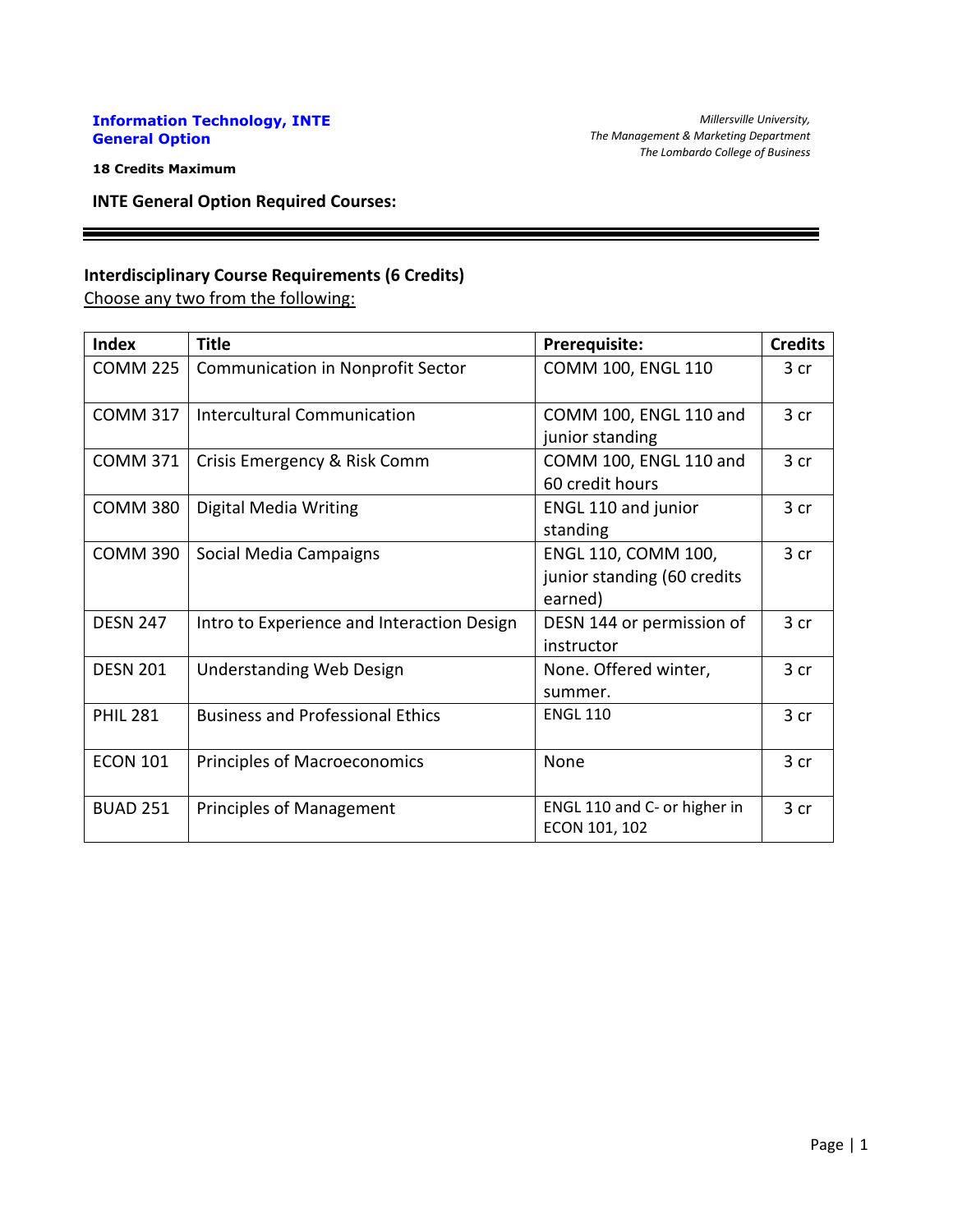# **INTE & CSCI Elective Courses (10-12 Credits)**

Choose any three courses from the following:

| <b>Index</b>                                                    | <b>Title</b>                              | Prerequisite:                 | <b>Credits</b> |  |
|-----------------------------------------------------------------|-------------------------------------------|-------------------------------|----------------|--|
| <b>INTE 255</b>                                                 | <b>Introduction to Data Analytics</b>     | MATH 130 or MATH 234 or       | 3 cr           |  |
|                                                                 |                                           | <b>MATH 235</b>               |                |  |
| <b>INTE 350</b>                                                 | Cybersecurity                             | <b>INTE 230</b>               | 4 cr           |  |
| <b>INTE 425</b>                                                 | Data Exploration and Visualization for IT | <b>INTE 255; CSCI 366</b>     | 3 cr           |  |
|                                                                 | Managers                                  |                               |                |  |
| <b>INTE 435</b>                                                 | IT Security, Privacy, and Ethics          | ENGL 110; INTE 230; ENGL      | 4 cr           |  |
|                                                                 |                                           | 316 recommended               |                |  |
| <b>CSCI 362</b>                                                 | Data Structures                           | C- or higher in CSCI 140      | 4 cr           |  |
|                                                                 |                                           | and 162.                      |                |  |
| <b>CSCI 370</b>                                                 | <b>Computer Architecture</b>              | C- or higher in CSCI 140      | 4 cr           |  |
|                                                                 |                                           | and CSCI 162                  |                |  |
| <b>CSCI 380</b>                                                 | <b>Operating Systems</b>                  | C- or higher in CSCI 362, 370 | 4 cr           |  |
|                                                                 |                                           |                               |                |  |
| <b>CSCI 395</b>                                                 | <b>Computer Networks</b>                  | C- or higher in CSCI 362,     | 4 cr           |  |
|                                                                 |                                           | <b>ENGL 110</b>               |                |  |
| <b>CSCI 415</b>                                                 | <b>Computer and Network Security</b>      | C- or higher in CSCI 362.     | 4 cr           |  |
|                                                                 |                                           |                               |                |  |
| <b>INTE 406</b>                                                 | <b>Topics in Information Technology</b>   |                               | 4 cr           |  |
| INTE 3XX, or                                                    | (Advisor-Approved)                        |                               | 4 cr           |  |
| INTE 4XX, or                                                    |                                           |                               |                |  |
| CSCI 3XX, or                                                    |                                           |                               |                |  |
| <b>CSCI 4XX</b>                                                 |                                           |                               |                |  |
| Only one course (up to 4 credits) can be taken from following:* |                                           |                               |                |  |
| <b>INTE 300/400</b>                                             | Information Technology Internship         |                               | 4 cr           |  |
| <b>INTE 489/499</b>                                             | <b>Honors Courses/Thesis</b>              |                               | 4 cr           |  |
| <b>INTE 498</b>                                                 | Independent Study in Information          |                               | 4 cr           |  |
|                                                                 | Technology                                |                               |                |  |

\*These courses can include up to four total credits of INTE 498 (Independent Study in Information Technology), INTE 300/400 (Co-Op), and INTE 489/499 (Honors Thesis).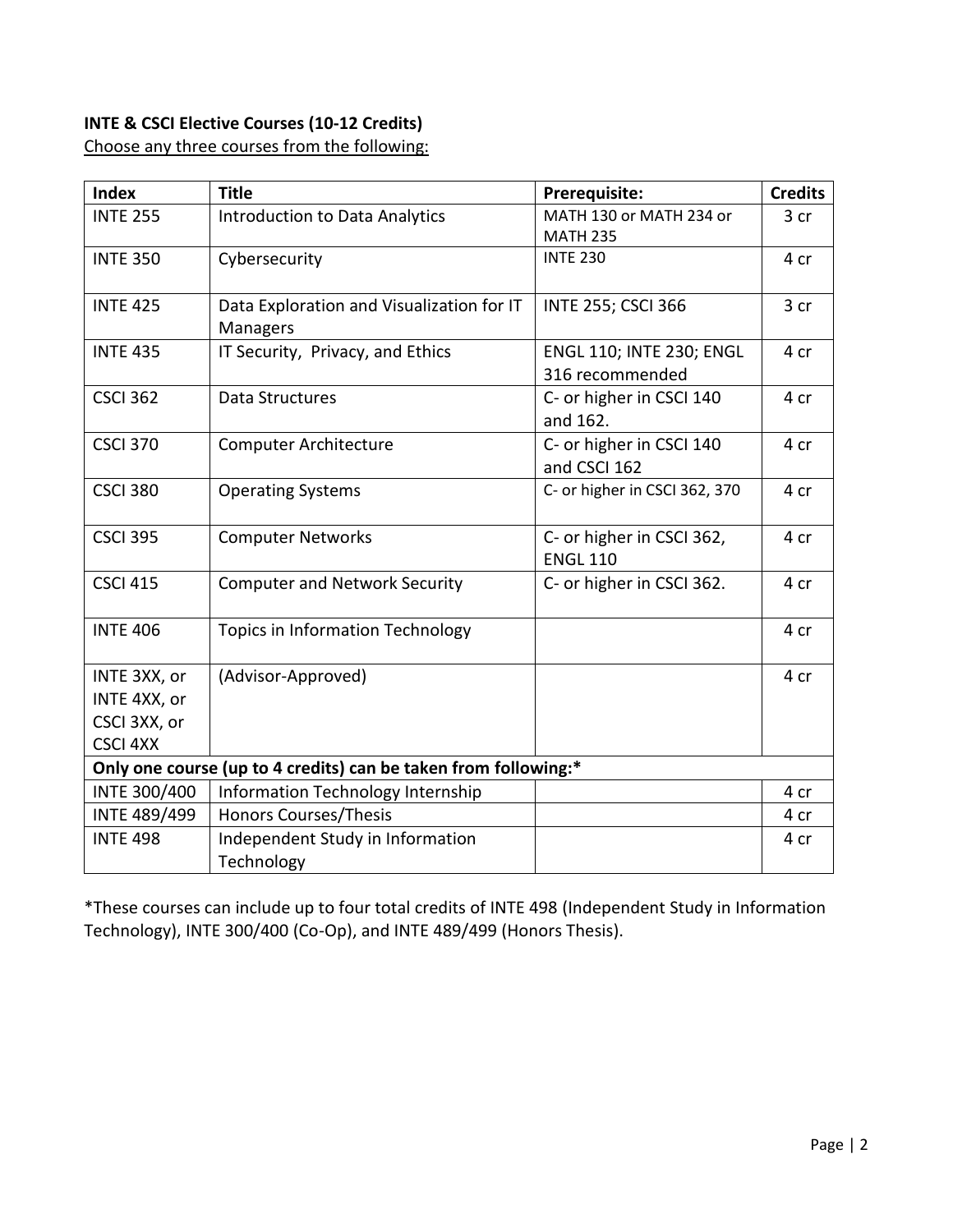# **INFORMATION TECHNOLOGY GENERAL OPTION COURSES (Titles and Descriptions):**

## **COMM 225: 3 s.h.**

## **Communication in the Nonprofit Sector (G1)**

Explores the design, management and functioning of nonprofit/civil society organizations, with an emphasis on communication theories and processes. Highlights practices unique to these organizations, with an emphasis on enabling students to establish, run and support them. Offered periodically. Prereq: COMM 100, ENGL 110.

## **COMM 317: 3 s.h.**

## **Intercultural Communication (D, P)**

Explores the possibilities of communication between and among diverse cultures. Close study of cultural codes, symbolic interaction, nonverbal behavior and contexts of intercultural contact. Develops an understanding and appreciation of human diversity and competence in intercultural communication practices. Offered periodically. Prereq: COMM 100, ENGL 110 and junior standing.

## **COMM 371: 3 s.h.**

## **Crisis, Emergency and Risk Communication (P)**

Examines communication challenges faced by PR practitioners; public information officers; first responders; public health officials; business, government and community benefit leaders, as well as others involved in local, state, and national crisis, emergency, disaster and risk situations. With a focus on appropriate communication message/response strategies and effective use of various communication channels, the course covers theoretical foundations helpful for developing communication plans for pre-, current-, and post-event communication. Prereq: COMM 100, ENGL 110 and 60 credit hours.

## **COMM 380: 3 s.h.**

## **Digital Media Writing (W)**

Writing and design course focuses on construction of promotional messages for digital media. Students will complete several projects, including critique of publication and web designs; planning and production of print and electronic publications; website writing and layout. Prereq: ENGL 110 and junior standing.

## **COMM 390: 3 s.h.**

## **Social Media Campaigns**

This course emphasizes theory and practice in the strategic planning, writing, communication design, management and analysis of social media campaigns for mobile communications, social media and online social networking. Offered fall or spring. Prereq: ENGL 110, COMM 100, junior standing (60 credits earned).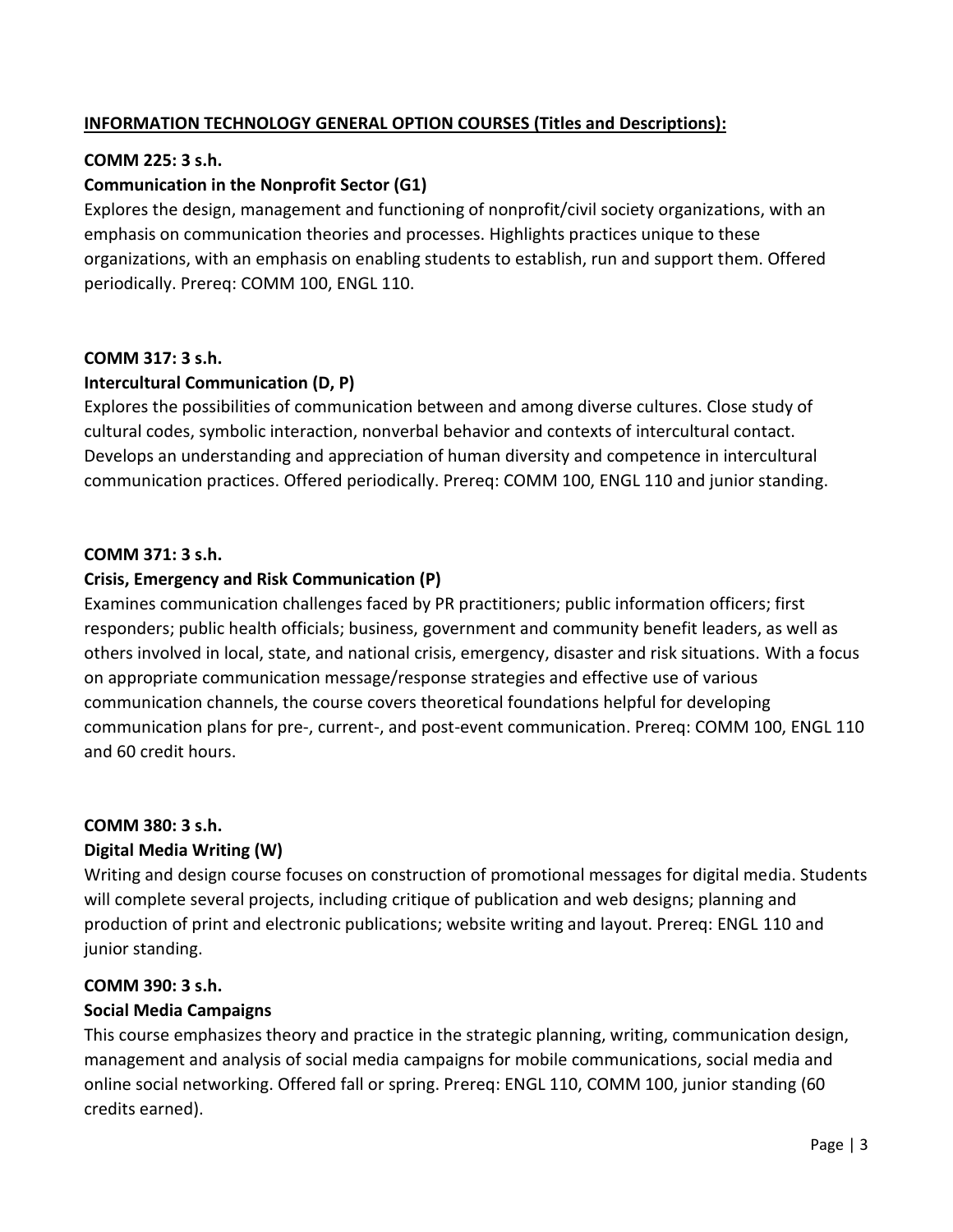#### **DESN 247: 3 s.h.**

### **Introduction to Web, Experience and Interaction Design**

Focuses on the fundamentals of user-centered design and usability issues surrounding web-based interfaces (internet, PDA, cell, etc.). Examines information architecture models, content/design relationships, user behaviors and user testing scenarios. The goal is ultimately to develop awareness of the pitfalls of poor design and usability while honing good design habits. Offered periodically. Prereq: DESN 144 or permission of instructor

#### **DESN 201: 3 s.h.**

#### **Understanding Web Design (G1, DL)**

This course for non design majors provides an overview of the web design process, and is intended to familiarize students with the meaning, methods and concepts necessary to understand web design. The course is designed to give students the opportunity to learn and explore the resources, skills and hands-on experience needed to design and understand the development of web design from a user-centered design perspective. No credit for DESN majors. **Offered winter, summer.**

#### **PHIL 281: 3 s.h.**

#### **Business and Professional Ethics (G1)**

Examines basic ethical concepts, principles and theories, as well as applications of them to a range of issues in business and professional contexts. Students will explore case studies in a range of organizational and social settings; standards of professional ethics in various disciplines; and best practices relating to ethical conduct in various contexts. Prereq: ENGL 110.

#### **ECON 101: 3 s.h.**

## **Principles of Macroeconomics (G3)**

Introduction to macroeconomic analysis concentrating on national income, price levels, employment, monetary policy and fiscal policy, with introductory analysis of the global economy. To be successful, it is recommended that students be proficient in algebra (the equivalent of successfully completing MATH 101 or MPT equivalent); however, MATH 101 is not a prerequisite. Offered fall, spring.

#### **BUAD 251: 3 s.h.**

## **Principles of Management (G3, W)**

Examines management processes of planning, organizing, leading and controlling, and provides basic knowledge of management history, managers' roles and functions, environmental influences, effective decision making, leadership and team management, ethical and social responsibilities, and current trends in management. Offered fall, spring. Prereq: ENGL 110 and C- or higher in ECON 101, 102.

## **INTE 255 Introduction to Data Analytics (3 cr)**

Introduction to data analysis techniques and programming that enables real-time decision making in IT organizations. Includes skills and applications in pre-processing, preparing, and reporting data for further analysis. Prerequisite: MATH 130 or MATH 234 or MATH 235 (Note: to be cross-listed with MATH 255)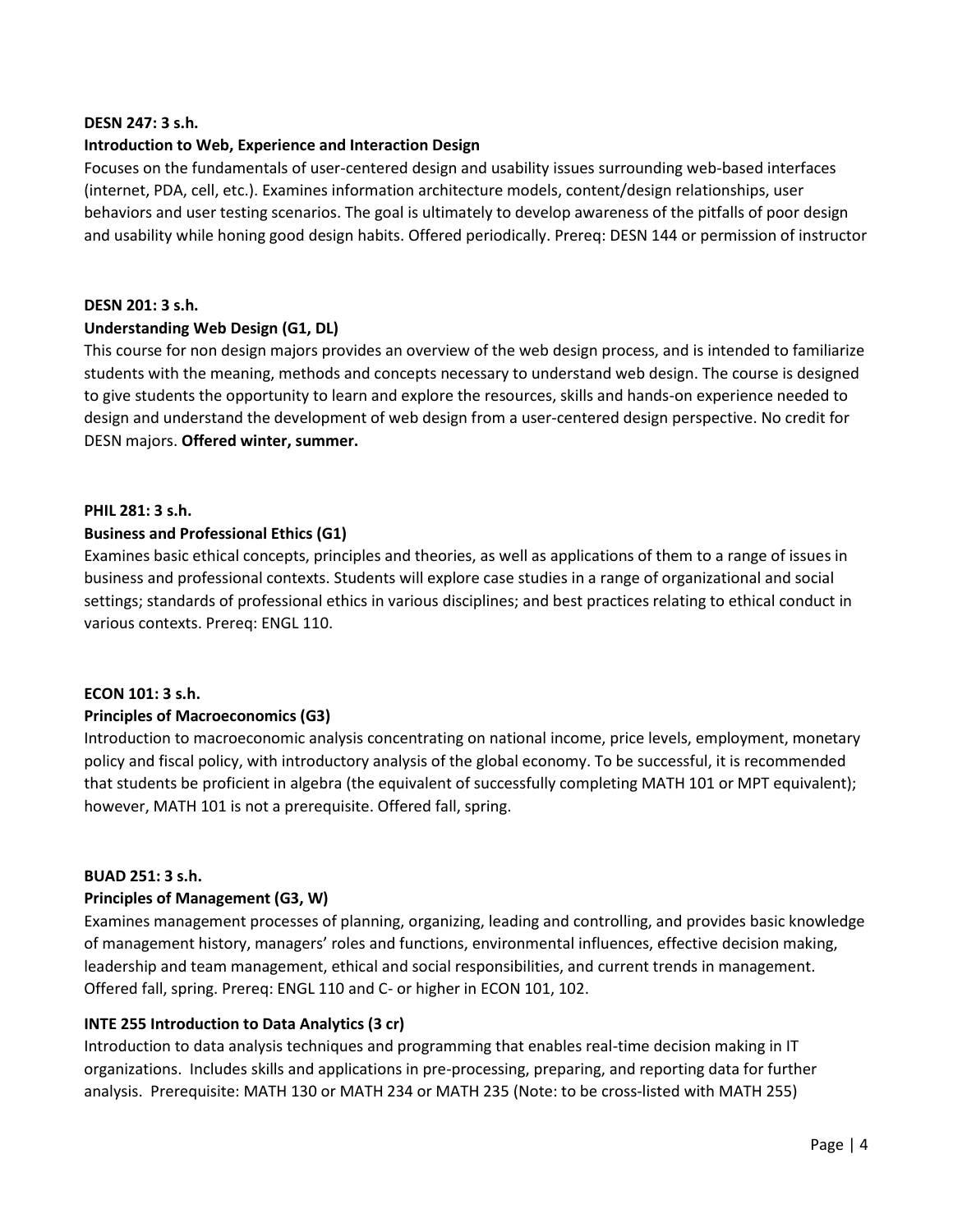### **INTE 350 Cybersecurity (4 cr)**

Investigate vulnerability of computer networks, systems, and computer applications. Learn methods of mitigation and/or prevention of cybercrime. Attributes of cybercrime such as virus attacks, identity theft, electronic funds transfers, and phishing will be examined along with an introduction to the cybersecurity script programming paradigm. Prerequisites: INTE 230

#### **INTE 425 Data Exploration and Visualization for IT Managers (3 cr)**

Students will learn dataset elements, data collection, representation and querying techniques, visual variables and statistical tools for graphing, and preparation of data for further analysis, with emphasis on issues related to healthcare. Students will also be introduced to data science tools and related coding techniques. Prerequisites: INTE 255; CSCI 366

## **INTE 435 IT Security, Privacy, and Ethics (W) (4 cr)**

Examination of information technology security and privacy issues in the context of law and ethics. This course explores the civil and common law issues that apply to information technology. The course studies jurisdictional, statutes, and constitutional issues related to cybercrime and privacy issues in the information age. Prerequisites: ENGL 110; INTE 230; ENGL 316 recommended

## **CSCI 362: 4 s.h.**

## **Data Structures**

Abstract data types, objects, algorithm design and analysis, trees, graphs, sorting and searching. Emphasis on ADT-based and object-oriented design, incremental development and testing, and comparison of data structure implementations. Offered fall, spring. Prereq: C- or higher in CSCI 140 and 162.

## **CSCI 370: 4 s.h.**

#### **Computer Architecture**

Structure of digital computers, including register transfer notation, instruction set architecture, computer arithmetic, pipelining and parallel processors. Offered fall. Prereq: C- or higher in CSCI 140, 162.

## **CSCI 380: 4 s.h.**

## **Operating Systems**

Design and implementation of operating systems, including types of operating systems, file systems, resource management, concurrent processes, deadlocks, memory-management techniques, processor scheduling, disk scheduling, operating system security and system administration. Students expected to develop significant operating systems programming projects. Offered fall, spring. Prereq: C- or higher in CSCI 362, 370.